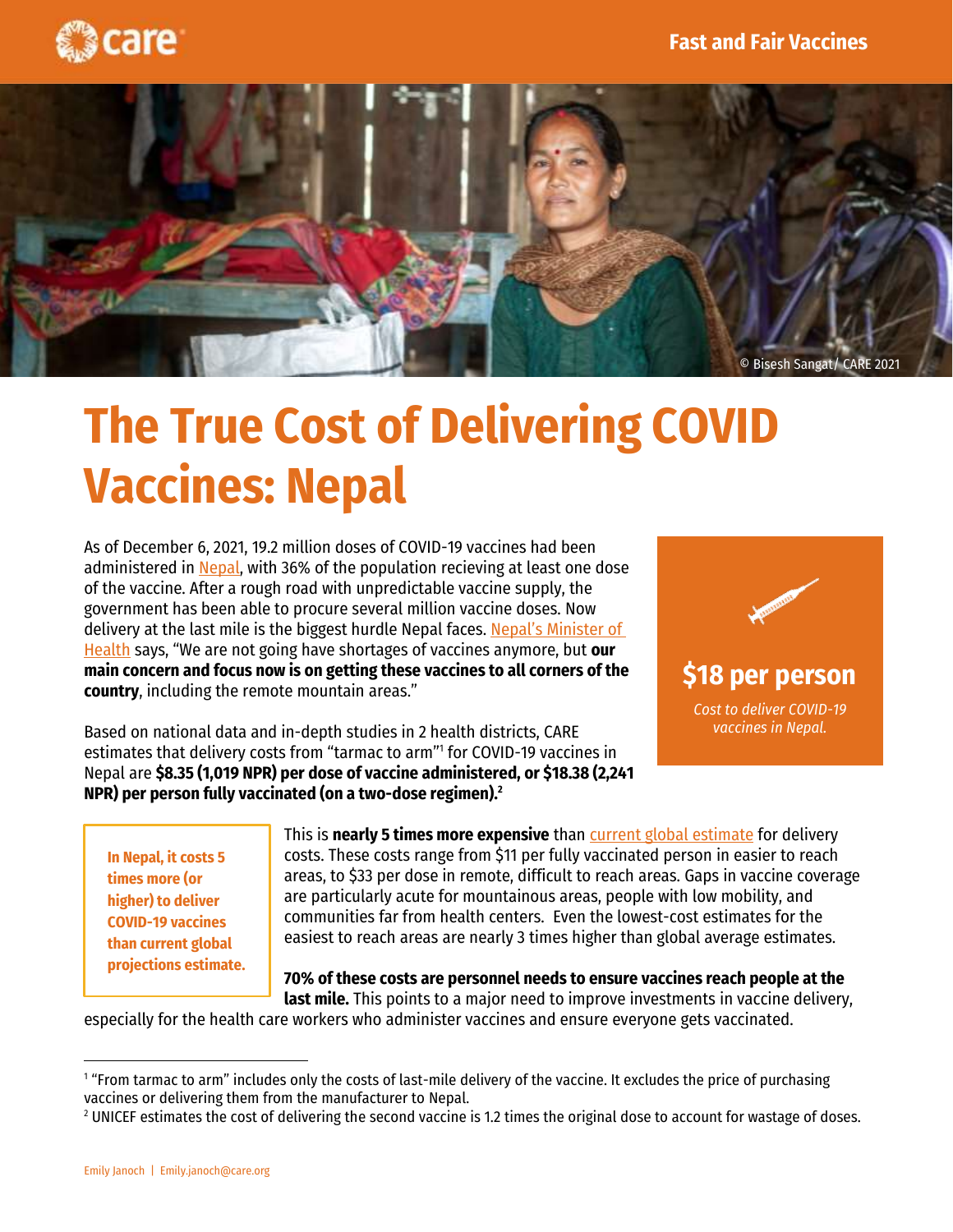## **Nepal Context**

While Nepal's vaccination rates (36%)<sup>3</sup> far exceed the <u>7% average for low-income</u> countries,<del>'</del> there are still significant challenges to getting vaccines to everyone who needs it, especially at the last mile. Nepal is an important case study because it has a strong existing vaccination system—with [96% of children receiving](https://www.who.int/immunization/monitoring_surveillance/data/npl.pdf) all of [their routine](https://www.who.int/immunization/monitoring_surveillance/data/npl.pdf) vaccinations in 2019. As a lower-middle income country that has made substantial investments in vaccines over the last two decades, and significant commitments to rolling out the COVID-19 vaccine, Nepal is a striking case of how **even robust systems face major challenges and costs when delivering COVID-19 vaccines**. This is not a case of a fragile or failing health system; it is a case of a health system rolling out **a new vaccination** to people childhood vaccination systems do not reach and **trying to reach 70% of the adult population**.

Nepal demonstrates that existing health systems need much more investment and support to achieve enough COVID-19 vaccination to curb the spread of the pandemic. Nepal is hopeful they will be able to vaccinate 70% of their population, but meeting that target requires substantial new investments. It will also require careful attention to ensure vaccines reach all people equally, regardless of gender, disability status, or location.

Nepal has identified 4 main constraints to its COVID-19 vaccine delivery: the **number and capacity of frontline health workers** responsible for delivering the vaccines, the **quality of information** and **tracking systems** for vaccination recording and reporting, **public awareness** about the safety and efficacy of vaccinations and **targeting and delivery strategies to reach** poor and disadvantaged communities.

Thus far, Nepal's vaccination campaign has relied on health centers as the distribution point for COVID-19 vaccines. While that generates efficiencies in terms of cost and distribution, it leaves out significant portions of the population. Women have less access to transportation, and therefore have to pay more to get to a health center. Women are also more likely to be responsible for finding childcare or taking children with them if they go to get a vaccine—increasing their burden to get a vaccination. People in communities farther away from health centers are often in poorer and more rural areas. This means **the people who can least afford to travel are bearing the highest cost of going to a health center to get their COVID-19 vaccine**. People with disabilities also have less access to health centers. Nepal is starting to consider investments in mobile vaccination clinics in order to reach the people who are struggling to get to COVID-19 vaccines. This investment must happen as quickly as possible, and specifically work to reach the people who cannot easily travel to health centers.

# **What is included in these costs?**

Nepal is working to supplement their existing health care system to achieve COVID-19 vaccination targets. That includes the need to hire more vaccinators and surge capacity across the health system, reinforcing cold chains and infrastructure, and substantial investments in community mobilization and outreach. It also includes the costs of salaries, transportation, and training for existing health workers. The data in this case study comes from 3 sources: national health system data, health-center specific costs in the Bajura district, and centerspecific costs in the Humla district. These districts are especially important because they lie in the more mountainous areas of Nepal and face specific challenges getting vaccines to the last mile. For the



<sup>3</sup> Vaccination rate for fully vaccinated people in Nepal as of January 4, 2022. Data accessed online <https://ourworldindata.org/covid-vaccinations> on January 10, 2022.

<sup>4</sup> Nepal is a lower middle-income country. However, data available disaggregates by low-income countries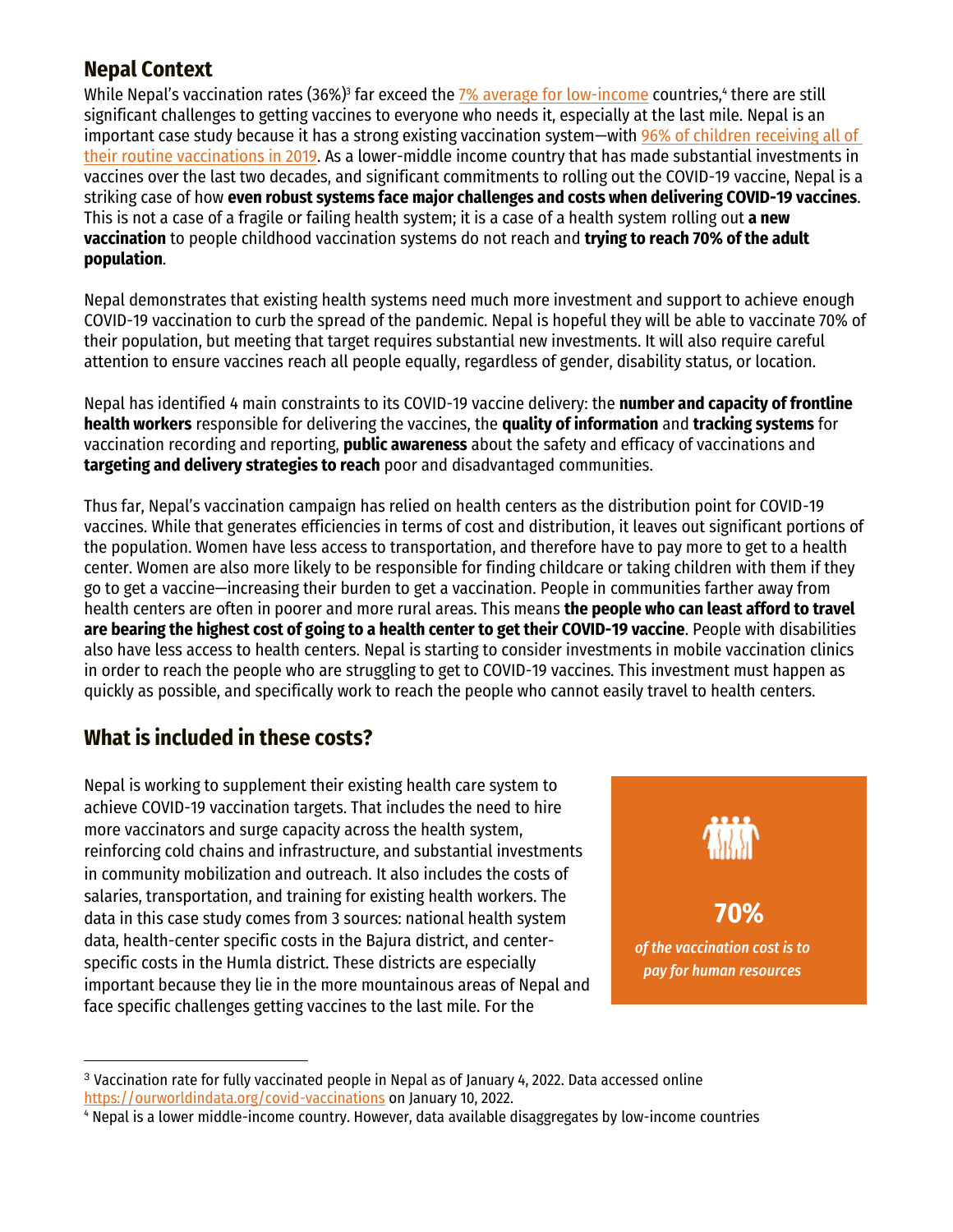purposes of this case study, the primary numbers represent the Bajura district as the moderate estimate between very accessible areas and the high estimate in Humla, one of the hardest-to-reach areas.



**Staff salaries, allowances, and supervision** include the cost of salaries and per diems for existing vaccinators, volunteers, and health workers supporting COVID-19 vaccinations. That accounts for **70% of the total vaccination costs, or \$5.85 per dose**. Nepal's Ministry of Health has [announced](https://www.aljazeera.com/news/2021/11/11/nepal-covid-vaccination-adults-mid-april-health-minister) that they will be hiring new vaccinators to fill the gaps in vaccine delivery and raise their vaccination rates. Even with this as the largest percentage of costs, there are still two categories of volunteers—those who work at health centers and Frontline Community Health Workers—who are not receiving

salaries for their work. Health center volunteers get a daily allowance of \$3.30 per day they volunteer. At the community level, the community health workers recieve a total of \$4.22 per day they volunteer to cover transportation (\$3.38) and food (\$0.84). 5

**Social Mobilization**. Working with district leaders, journalists, and community level committees to promote COVID-19 vaccination rates and ensure they have the information they need to support and encourage others to get ready for vaccines. This costs **127 NPR (\$1.04 USD) per dose, or 12% of the total cost to deliver one dose**.

**Cold chain and infrastructure. 12% of the delivery costs are reinforcing cold chain** to allow for ultra-cold chain vaccinations like Pfizer and Moderna, as well as ensuring infrastructure improvements for COVID-19 vaccines to be available at the last mile. That is 119 NPR, or \$0.97 USD. 44% of health centers in Nepal lack access to the power grid, and so either cannot run refrigerators, or must rely on generator power. With the ultra-cold chain requirements for many COVID-19 vaccines, health workers who would normally be able to travel to a district to run a vaccination campaign over several days must return to district capitals each night to have adequate cold chain facilities. This triples the travel time for vaccinators and reducing the number of hours available to administer vaccines. Reinforcing cold chain will reduce these burdens and speed up the delivery process.

An additional 14 NPR (\$0.11 USD) are going to PPE, safety equipment, syringe disposal, and drinking water and handwashing supplies for vaccination teams. That's **1% of the total budget going to keep vaccinators and their teams safe from COVID-19.**

**Training and preparing health workers. 2% of the budget goes to training health workers at all levels.** 23 NPR (\$0.18 USD). That includes both training sessions, the training materials, and the reporting and tracking tools health workers need to monitor progress on COVID-19 vaccination targets.

**Vaccine transportation.** Vaccine supply management and corresponding information systems is **4% of the total vaccination cost**. This includes transportation costs from the central level—the tarmac—out to the last health post. That cost is 32 NPR per dose, or \$0.26 USD.

<sup>5</sup> This is a total of 500 NPR per day, set by government standards for local volunteer compensation. 400 NPR are for transportation, and 100 NPR for refreshments.